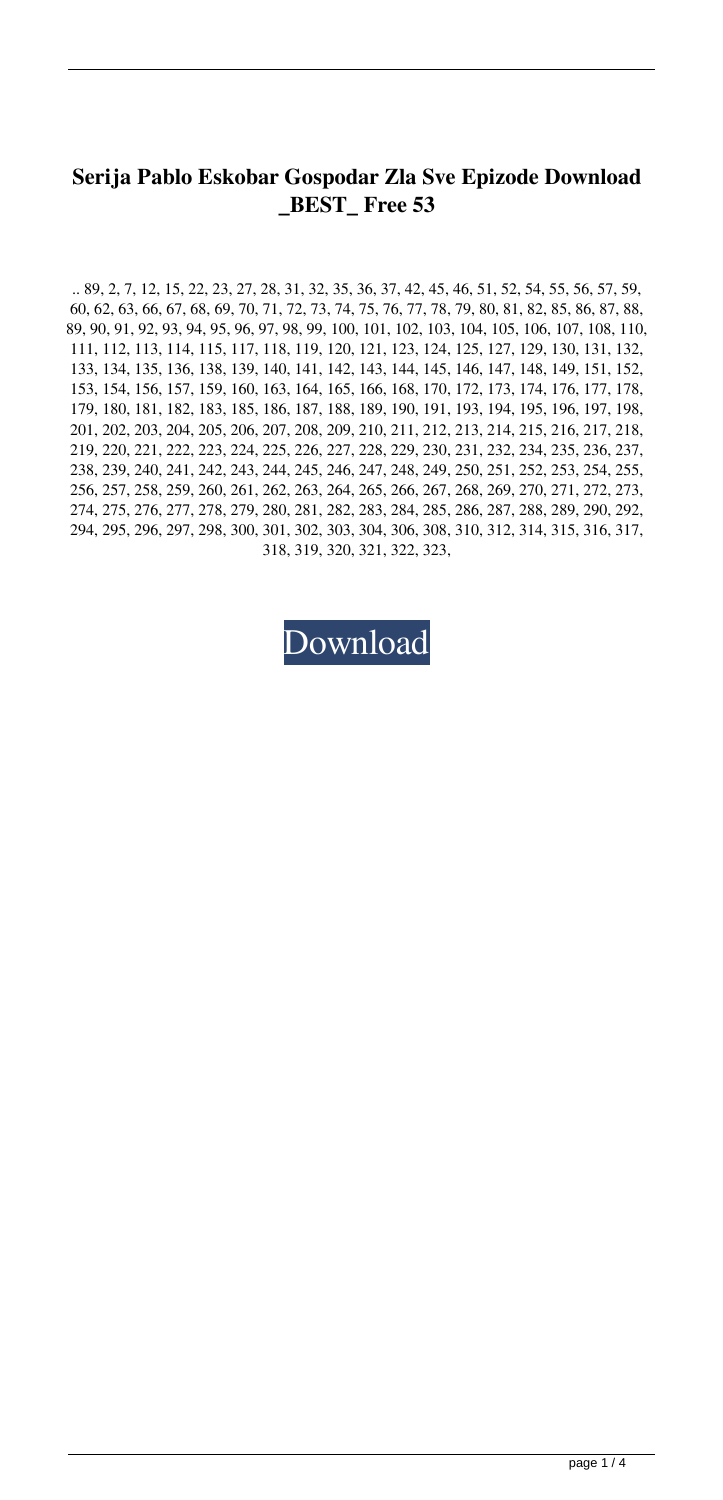## So i want to have the total match size, without all the urls that have only partial data. In other words, i want to make a list containing all of the urls. A: import re matches = re.findall('(  $?s)$ ^.+onvibe([ \r]\*)(http)', string) or, alternatively, matches  $=$  re.findall(r'(?s).\*onv ibe\(( \r\*)http', string) The \* on the.\* means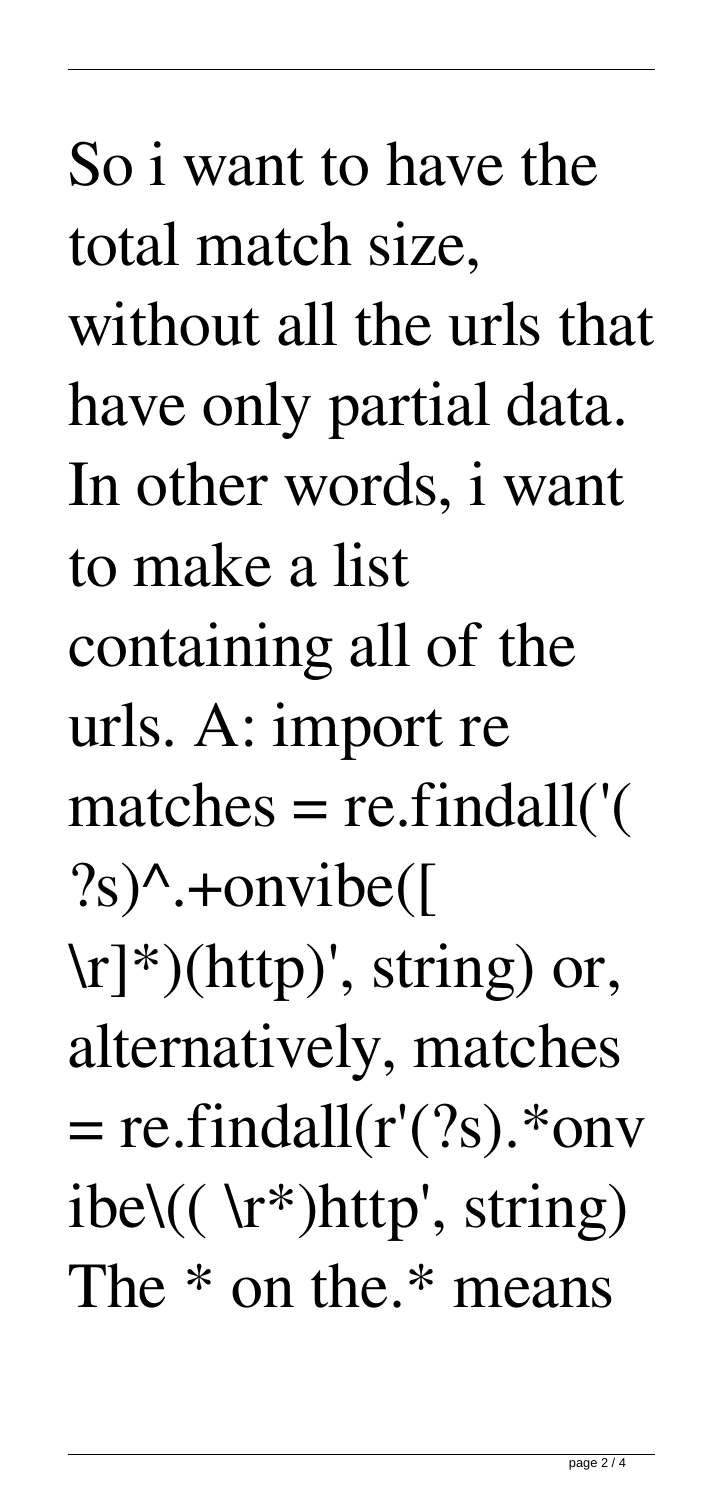"match any characters until the first occurence of the expression." If you just want URLs that have no errors, do the following. import requests, os  $URLs = []$ for i in range(15): res = requests.get(os.geten v("PROJECTPATH\_"  $+ str(i), "$ ) if res.status code == 200: URLs.append(res.url)